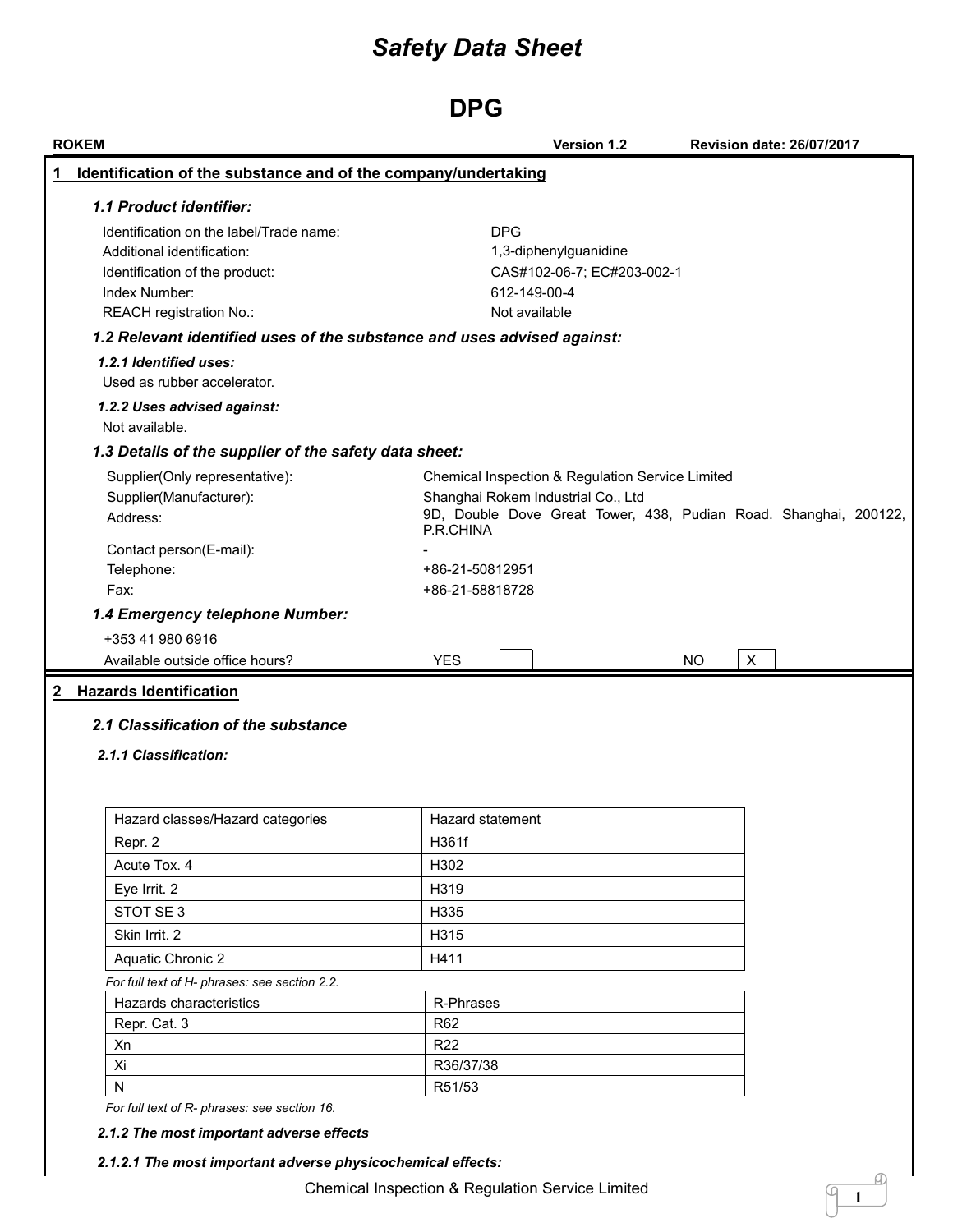# **DPG**

| <b>ROKEM</b>                                     | <b>Version 1.2</b><br><b>Revision date: 26/07/2017</b>                                                                                                                                                                                                                                                                                                                                                                                                                                                                                                                                                                                                     |
|--------------------------------------------------|------------------------------------------------------------------------------------------------------------------------------------------------------------------------------------------------------------------------------------------------------------------------------------------------------------------------------------------------------------------------------------------------------------------------------------------------------------------------------------------------------------------------------------------------------------------------------------------------------------------------------------------------------------|
| Not applicable.                                  |                                                                                                                                                                                                                                                                                                                                                                                                                                                                                                                                                                                                                                                            |
|                                                  | 2.1.2.2 The most important adverse human health effects:                                                                                                                                                                                                                                                                                                                                                                                                                                                                                                                                                                                                   |
| Suspected of damaging fertility.                 |                                                                                                                                                                                                                                                                                                                                                                                                                                                                                                                                                                                                                                                            |
| Harmful if swallowed.                            |                                                                                                                                                                                                                                                                                                                                                                                                                                                                                                                                                                                                                                                            |
| Causes serious eye irritation.                   |                                                                                                                                                                                                                                                                                                                                                                                                                                                                                                                                                                                                                                                            |
| May cause respiratory irritation.                |                                                                                                                                                                                                                                                                                                                                                                                                                                                                                                                                                                                                                                                            |
| Causes skin irritation.                          |                                                                                                                                                                                                                                                                                                                                                                                                                                                                                                                                                                                                                                                            |
|                                                  | 2.1.2.3 The most important adverse environmental effects:                                                                                                                                                                                                                                                                                                                                                                                                                                                                                                                                                                                                  |
| Toxic to aquatic life with long lasting effects. |                                                                                                                                                                                                                                                                                                                                                                                                                                                                                                                                                                                                                                                            |
| 2.2 label elements                               |                                                                                                                                                                                                                                                                                                                                                                                                                                                                                                                                                                                                                                                            |
| <b>Hazard Pictograms:</b>                        |                                                                                                                                                                                                                                                                                                                                                                                                                                                                                                                                                                                                                                                            |
| Signal Word(S):                                  | Warning                                                                                                                                                                                                                                                                                                                                                                                                                                                                                                                                                                                                                                                    |
| <b>Hazard Statement:</b>                         | H361f Suspected of damaging fertility.                                                                                                                                                                                                                                                                                                                                                                                                                                                                                                                                                                                                                     |
|                                                  | H302 Harmful if swallowed.                                                                                                                                                                                                                                                                                                                                                                                                                                                                                                                                                                                                                                 |
| <b>Precautionary Statement:</b>                  | H319 Causes serious eye irritation.<br>H335 May cause respiratory irritation; or H336: May cause drowsiness or dizziness.<br>H315 Causes skin irritation.<br>H411 Toxic to aquatic life with long lasting effects.<br>P201: Obtain special instructions before use.<br>P202: Do not handle until all safety precautions have been read and understood.                                                                                                                                                                                                                                                                                                     |
|                                                  | P281: Use personal protective equipment as required.                                                                                                                                                                                                                                                                                                                                                                                                                                                                                                                                                                                                       |
|                                                  | P264 Wash hands thoroughly after handling.                                                                                                                                                                                                                                                                                                                                                                                                                                                                                                                                                                                                                 |
|                                                  | P270 Do not eat, drink or smoke when using this product.                                                                                                                                                                                                                                                                                                                                                                                                                                                                                                                                                                                                   |
|                                                  | P261 Avoid breathing dust/fume/gas/mist/vapors/spray.<br>P271 Use only outdoors or in a well-ventilated area.                                                                                                                                                                                                                                                                                                                                                                                                                                                                                                                                              |
|                                                  | P273 Avoid release to the environment.                                                                                                                                                                                                                                                                                                                                                                                                                                                                                                                                                                                                                     |
|                                                  | P280 Wear protective gloves/protective clothing/eye protection/face protection.                                                                                                                                                                                                                                                                                                                                                                                                                                                                                                                                                                            |
|                                                  | P301 + P312 IF SWALLOWED: Call a POISON CENTER or doctor/physician if you feel unwell.                                                                                                                                                                                                                                                                                                                                                                                                                                                                                                                                                                     |
|                                                  | P330 Rinse mouth.<br>P305 + P351 + P338 IF IN EYES: Rinse cautiously with water for several minutes. Remove<br>contact lenses, if present and easy to do. Continue rinsing.<br>P308 + P313: IF exposed or concerned: Get medical advice/attention.<br>P337 + P313 If eye irritation persists: Get medical advice/attention.<br>P304 + P340 IF INHALED: Remove victim to fresh air and keep at rest in a position comfortable<br>for breathing.<br>P312 Call a POISON CENTER or doctor/physician if you feel unwell.<br>P302 + P352 IF ON SKIN: Wash with plenty of soap and water.<br>P332 + P313 If skin irritation occurs: Get medical advice/attention. |
|                                                  | P362 Take off contaminated clothing and wash before reuse.                                                                                                                                                                                                                                                                                                                                                                                                                                                                                                                                                                                                 |
|                                                  | P391 Collect spillage.                                                                                                                                                                                                                                                                                                                                                                                                                                                                                                                                                                                                                                     |
|                                                  | P403 + P233 Store in a well-ventilated place.                                                                                                                                                                                                                                                                                                                                                                                                                                                                                                                                                                                                              |
|                                                  | P405 Store locked up.                                                                                                                                                                                                                                                                                                                                                                                                                                                                                                                                                                                                                                      |
|                                                  | P501 Dispose of contents/container to local regulations.                                                                                                                                                                                                                                                                                                                                                                                                                                                                                                                                                                                                   |
| 2.3 Other hazards                                |                                                                                                                                                                                                                                                                                                                                                                                                                                                                                                                                                                                                                                                            |
|                                                  | Not available (PBT, vPvB, Substance is an endocrine disruptor etc.)                                                                                                                                                                                                                                                                                                                                                                                                                                                                                                                                                                                        |
| <b>Composition/information on ingredients</b>    |                                                                                                                                                                                                                                                                                                                                                                                                                                                                                                                                                                                                                                                            |
| <b>Substance/Mixture:</b>                        | Substance                                                                                                                                                                                                                                                                                                                                                                                                                                                                                                                                                                                                                                                  |
|                                                  |                                                                                                                                                                                                                                                                                                                                                                                                                                                                                                                                                                                                                                                            |
| Ingredient(s):                                   | A)                                                                                                                                                                                                                                                                                                                                                                                                                                                                                                                                                                                                                                                         |
|                                                  | Chemical Inspection & Regulation Service Limited<br>2                                                                                                                                                                                                                                                                                                                                                                                                                                                                                                                                                                                                      |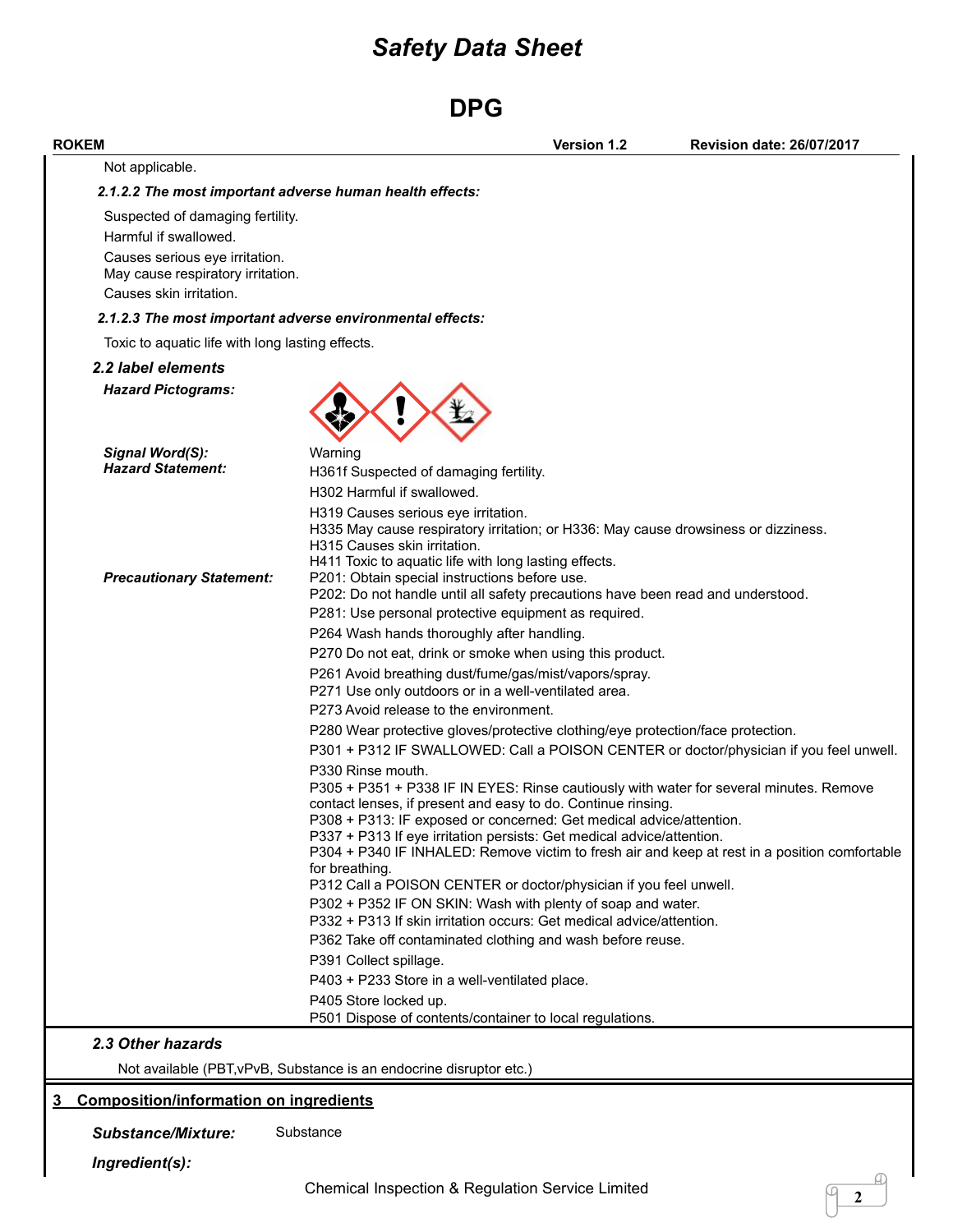## **DPG**

| <b>Chemical Name</b>                                                                                                       | <b>Registration No.</b>                                                                                                                                   | CAS No.  | EC No.    | <b>Concentration</b>                                                                                                      |
|----------------------------------------------------------------------------------------------------------------------------|-----------------------------------------------------------------------------------------------------------------------------------------------------------|----------|-----------|---------------------------------------------------------------------------------------------------------------------------|
| 1,3-diphenylguanidine                                                                                                      | N/A                                                                                                                                                       | 102-06-7 | 203-002-1 | ≥98%                                                                                                                      |
| <b>First aid measures</b>                                                                                                  |                                                                                                                                                           |          |           |                                                                                                                           |
| 4.1 Description of first aid measures:                                                                                     |                                                                                                                                                           |          |           |                                                                                                                           |
|                                                                                                                            | In all cases of doubt, or when symptoms persist, seek medical attention.                                                                                  |          |           |                                                                                                                           |
| 4.1.1 In case of inhalation:                                                                                               |                                                                                                                                                           |          |           |                                                                                                                           |
|                                                                                                                            | Remove from exposure site to fresh air and keep at rest. Obtain medical advice.                                                                           |          |           |                                                                                                                           |
| 4.1.2 In case of skin contact:                                                                                             |                                                                                                                                                           |          |           |                                                                                                                           |
|                                                                                                                            | irritation persists or any sign of tissue damage is apparent, seek medical attention.                                                                     |          |           | Remove any contaminated clothing or shoes. Wash affected areas thoroughly with soap and water for at least 15 minutes. If |
| 4.1.3 In case of eyes contact:                                                                                             |                                                                                                                                                           |          |           |                                                                                                                           |
|                                                                                                                            | Remove contact lenses. Hold eyelids apart. Flush immediately with water for at least 15 minutes. Seek medical attention.                                  |          |           |                                                                                                                           |
| 4.1.4 In case of ingestion:                                                                                                |                                                                                                                                                           |          |           |                                                                                                                           |
|                                                                                                                            |                                                                                                                                                           |          |           | Rinse mouth. Give water to drink. Induce vomiting. Never induce vomiting in unconscious or confused persons. Always seek  |
| medical advice.                                                                                                            |                                                                                                                                                           |          |           |                                                                                                                           |
| 4.2 Most important symptoms and effects, both acute and delayed                                                            |                                                                                                                                                           |          |           |                                                                                                                           |
|                                                                                                                            | Symptoms can include redness, swelling, pain and tearing.<br>Inhalation of dust may cause respiratory tract irritation. May cause allergic skin reaction. |          |           |                                                                                                                           |
| 4.3 Indication of any immediate medical attention and special treatment needed                                             |                                                                                                                                                           |          |           |                                                                                                                           |
|                                                                                                                            | If skin irritation or rash occurs, get medical advice/attention.                                                                                          |          |           |                                                                                                                           |
| <b>Fire-Fighting measures</b>                                                                                              |                                                                                                                                                           |          |           |                                                                                                                           |
| 5.1 Extinguishing media:                                                                                                   |                                                                                                                                                           |          |           |                                                                                                                           |
|                                                                                                                            | Suitable extinguishing media: Carbon dioxide, appropriate foam or dry chemical, water pray, water mist.                                                   |          |           |                                                                                                                           |
| Unsuitable extinguishing media: Water jet.                                                                                 |                                                                                                                                                           |          |           |                                                                                                                           |
| 5.2 Special hazards arising from the substance or mixture                                                                  |                                                                                                                                                           |          |           |                                                                                                                           |
|                                                                                                                            | Emits toxic fumes under fire conditions: Carbon monoxide (CO), nitrous gases (NOx).                                                                       |          |           |                                                                                                                           |
| 5.3 Advice for fire-fighters:                                                                                              |                                                                                                                                                           |          |           |                                                                                                                           |
| Firefighters must wear fire resistant protective equipment. Wear self contained breathing apparatus and protective gloves. |                                                                                                                                                           |          |           |                                                                                                                           |

**3**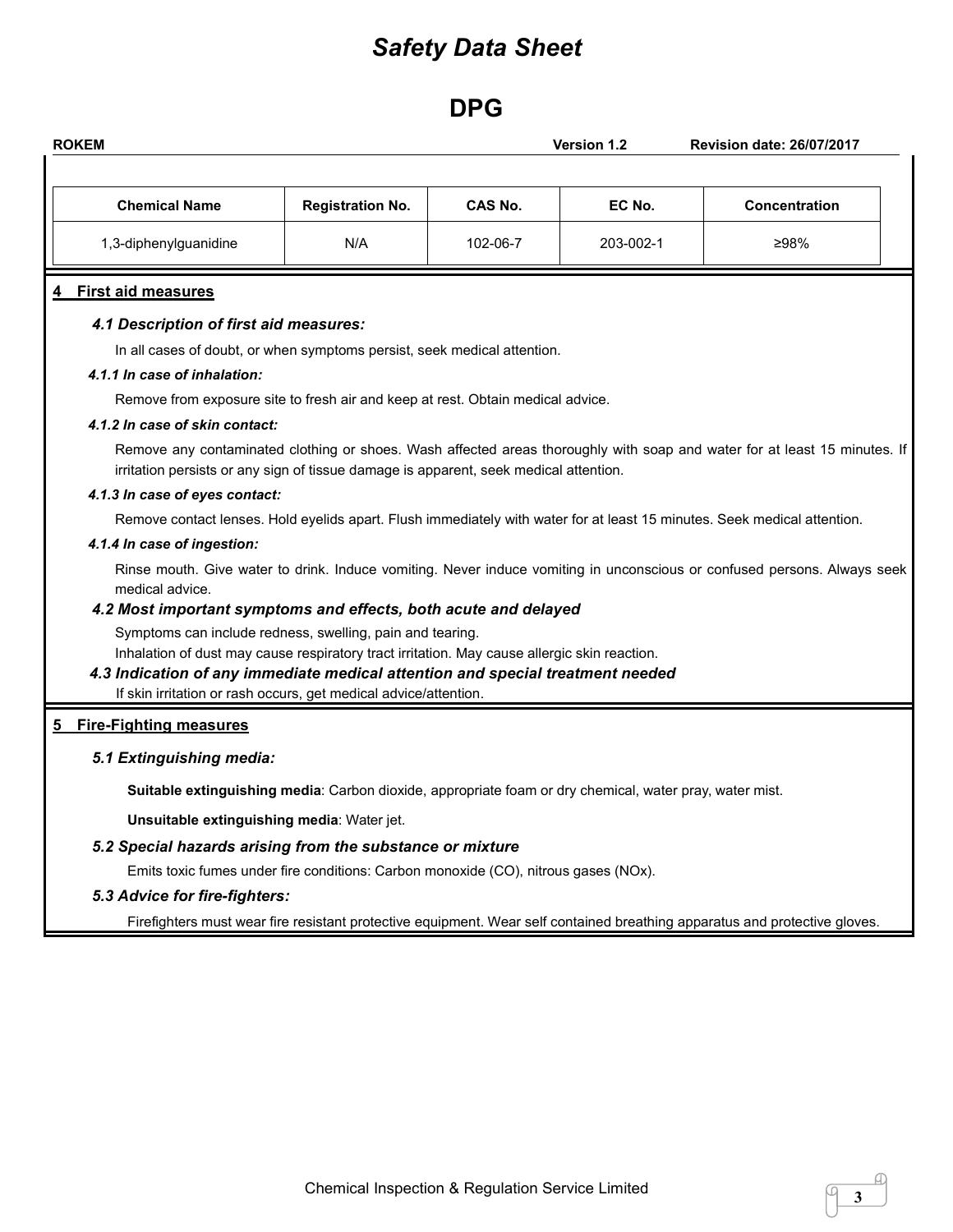### **DPG**

**ROKEM Version 1.2 Revision date: 26/07/2017**

**4**

#### **6 Accidental release measures**

#### *6.1 Personal precautions, protective equipment and emergency procedures:*

#### *6.1.1 For non-emergency personnel:*

Remove ignition sources. Provide adequate ventilation. Avoid inhalation of vapour or dust. Avoid skin and eye contact. Wear protective gloves/protective clothing/eye protection/face protection.

#### *6.1.2 For emergency responders:*

Wear an appropriate NIOSH/MSHA approved respirator if mist, vapor or dust is generated.

#### *6.2 Environmental Precautions:*

Avoid disposing into drainage/sewer system or directly into the aquatic environment. keeping away from drains, surface-and ground-water and soil.

#### *6.3 Methods for Containment and Cleaning up:*

Pick up and arrange disposal without creating dust. Keep in suitable, closed containers for disposal. Clean up affected area.

#### *6.4 Reference to other sections:*

See Section 7 for information on safe handling.

See section 8 for information on personal protection equipment.

See Section 13 for information on disposal.

#### *6.5 Additional information:*

Wet clean or vacuum up solids.

Don't use a brush or compressed air for cleaning surfaces or clothing.

Clear spills immediately.

#### **7 Handling and storage**

#### *7.1 Precautions for safe handling:*

#### *7.1.1* **Protective measures:**

Do not breathe dusts/vapor. Handle in well ventilated areas. Eliminate all sources of ignition, and do not generate flames or sparks. Take precautionary measures against static discharges.

#### *7.1.2* **Advice on generaloccupational hygiene:**

Do not eat, drink and smoke in work areas. Wash hands after use. Remove contaminated clothing and protective equipment before entering eating areas.

#### *7.2 Conditions for safe storage, including any incompatibilities:*

Requirements for storage rooms and vessels. Keep in original packaging, tightly closed. Advice on storage assembly. Do not store together with foodstuffs. Do not store together with: Acids and Bases.

Further information on storage conditions: Keep container tightly closed and dry in a cool,well-ventilated place.

#### *7.3 Specific end use(s):*

Not applicable.

#### **8 Exposure control/personal protection**

#### *8.1 Control parameters:*

**8.1.1 Occupational exposure limits:** WEL-TWA: 4 mg/m³ (respirable dust)

OES-TWA: 10.0 mg/m<sup>3</sup> (inhalable dust) OES-TWA: 4.0 mg/m<sup>3</sup> (respirable dust)

**8.1.2 Additional exposure limits under the conditions of use:** Not available.

#### **8.1.3 DNEL/DMEL and PNEC-Values:** Not available.

*8.2 Exposure controls*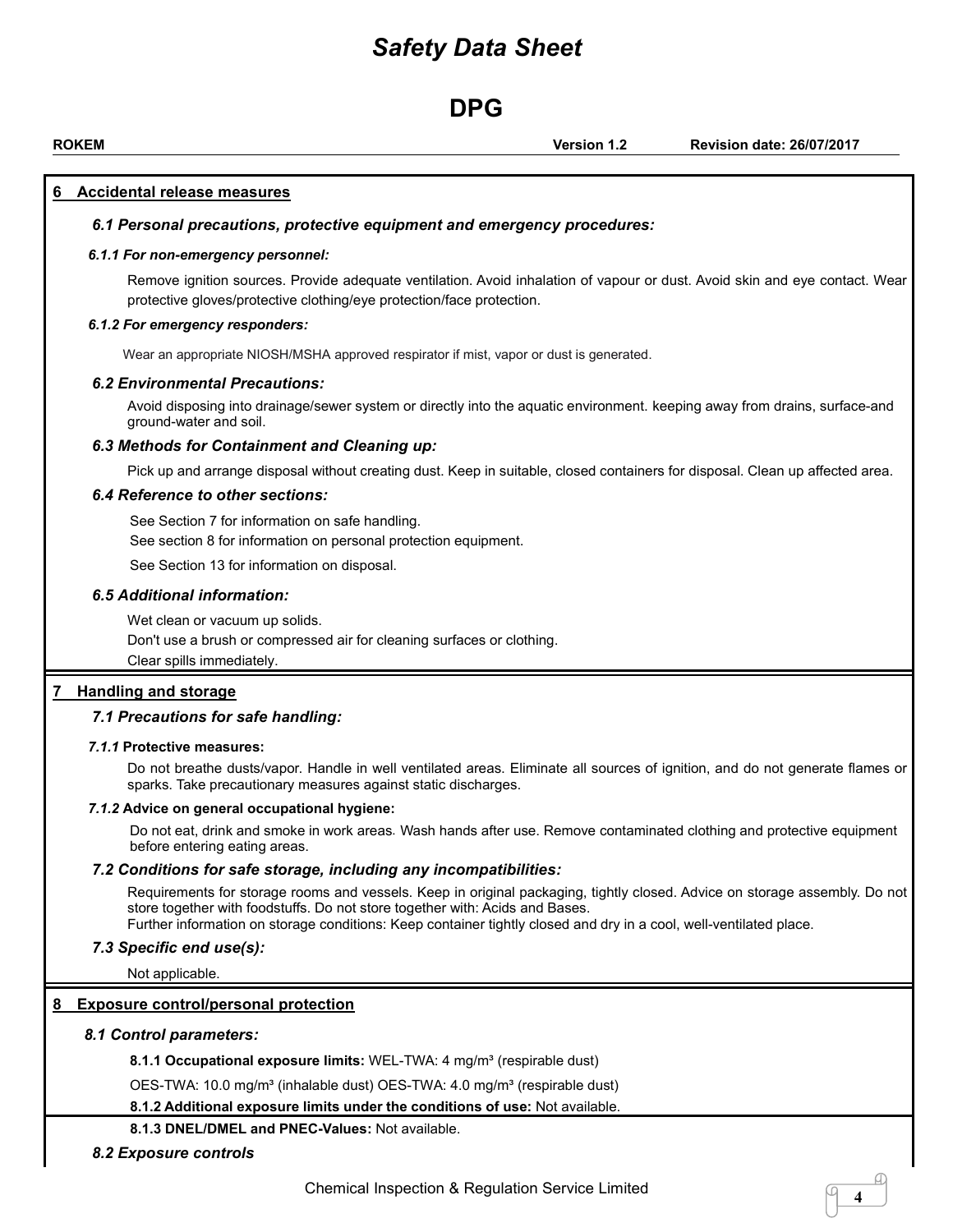### **DPG**

| <b>ROKEM</b> |                                                                   | Version 1.2                                                                                                   | <b>Revision date: 26/07/2017</b> |
|--------------|-------------------------------------------------------------------|---------------------------------------------------------------------------------------------------------------|----------------------------------|
|              | 8.2.1Appropriate engineering controls:                            |                                                                                                               |                                  |
|              |                                                                   | Avoid dust generation. Ensure good ventilation and local exhaustion of the working area.                      |                                  |
|              |                                                                   | 8.2.2 Individual protection measures, such as personal protective equipment:                                  |                                  |
|              | Eye/face protection                                               | Wear appreciate goggles to prevent eye exposure.                                                              |                                  |
|              | Hand protection                                                   | Wear appreciate gloves to prevent skin exposure.                                                              |                                  |
|              | Body protection                                                   | Wear suitable protective clothing to prevent skin exposure.                                                   |                                  |
|              | Respiratory protection                                            | Avoid breathing dust. In case of insufficient ventilation, wear suitable respiratory equipment.               |                                  |
|              | Thermal hazards                                                   | Wear suitable protective clothing to prevent heat.                                                            |                                  |
|              | 8.2.3 Environmental exposure controls:                            |                                                                                                               |                                  |
|              |                                                                   | Avoid discharge into the environment. This material and its container must be disposed of as hazardous waste. |                                  |
|              | According to local regulations, Federal and official regulations. |                                                                                                               |                                  |
|              | 9 Physical and chemical properties                                |                                                                                                               |                                  |
|              | 9.1 Information on basic physical and chemical properties         |                                                                                                               |                                  |
|              | Appearance:                                                       | Dedusted powder                                                                                               |                                  |
|              | Colour:                                                           | White                                                                                                         |                                  |
|              | Odour:                                                            | Characteristic                                                                                                |                                  |
|              | Odour threshold:                                                  | Not available                                                                                                 |                                  |
|              | pH:                                                               | 10.2 (10 g/l, Aqueous dispersion)                                                                             |                                  |
|              | Melting point/range (°C):                                         | 144 °c                                                                                                        |                                  |
|              | Boiling point/range (°C) :                                        | > 170 °C (decomposition temperature)                                                                          |                                  |
|              | Flash point (°C) :                                                | $\sim$ 150 °C (closed cup)                                                                                    |                                  |
|              | Evaporation rate:                                                 | Not applicable                                                                                                |                                  |
|              | Flammability (solid, gas);                                        | Not flammable                                                                                                 |                                  |
|              | Ignition temperature (°C) :                                       | 650 °C                                                                                                        |                                  |
|              | Upper/lower flammability/explosive limits:                        | Not determined                                                                                                |                                  |
|              | Vapour pressure (20°C) :                                          | Negligible at room temperatures                                                                               |                                  |
|              | Vapour density:                                                   | Not applicable                                                                                                |                                  |
|              | Relative Density (25°C):                                          | 1180 kg/m <sup>3</sup>                                                                                        |                                  |
|              | Bulk density (kg/m <sup>3</sup> ) :                               | 1200 kg/m <sup>3</sup> (25°C)                                                                                 |                                  |
|              | Water solubility (g/l) at 20°C :                                  | 0.860 kg/m <sup>3</sup> (25 °C, pH 7)                                                                         |                                  |
|              |                                                                   | 1.470 kg/m <sup>3</sup> (25 °C, pH 9)                                                                         |                                  |
|              | n-Octanol/Water (log Po/w) :                                      | Log Pow: 1.69                                                                                                 |                                  |
|              | Auto-ignition temperature:                                        | Not available                                                                                                 |                                  |
|              | Decomposition temperature:                                        | Not available                                                                                                 |                                  |
|              | Viscosity, dynamic (mPa s):                                       | Not determined                                                                                                |                                  |
|              | Explosive properties:                                             | Not applicable                                                                                                |                                  |
|              | Oxidising properties:<br>9.2. Other information:                  | Not applicable                                                                                                |                                  |
|              | Fat solubility(solvent- oil to be specified) etc:                 | Soluble in most organic solvents                                                                              |                                  |
|              | Surface tension:                                                  | Not available                                                                                                 |                                  |
|              | Dissociation constant in water(pKa):                              | Not available                                                                                                 |                                  |
|              | Oxidation-reduction Potential:                                    | Not available                                                                                                 |                                  |

### **10 Stability and reactivity**

### *10.1 Reactivity:*

The substance is stable under normal storage and handling conditions.

### *10.2 Chemical stability:*

a **5**

P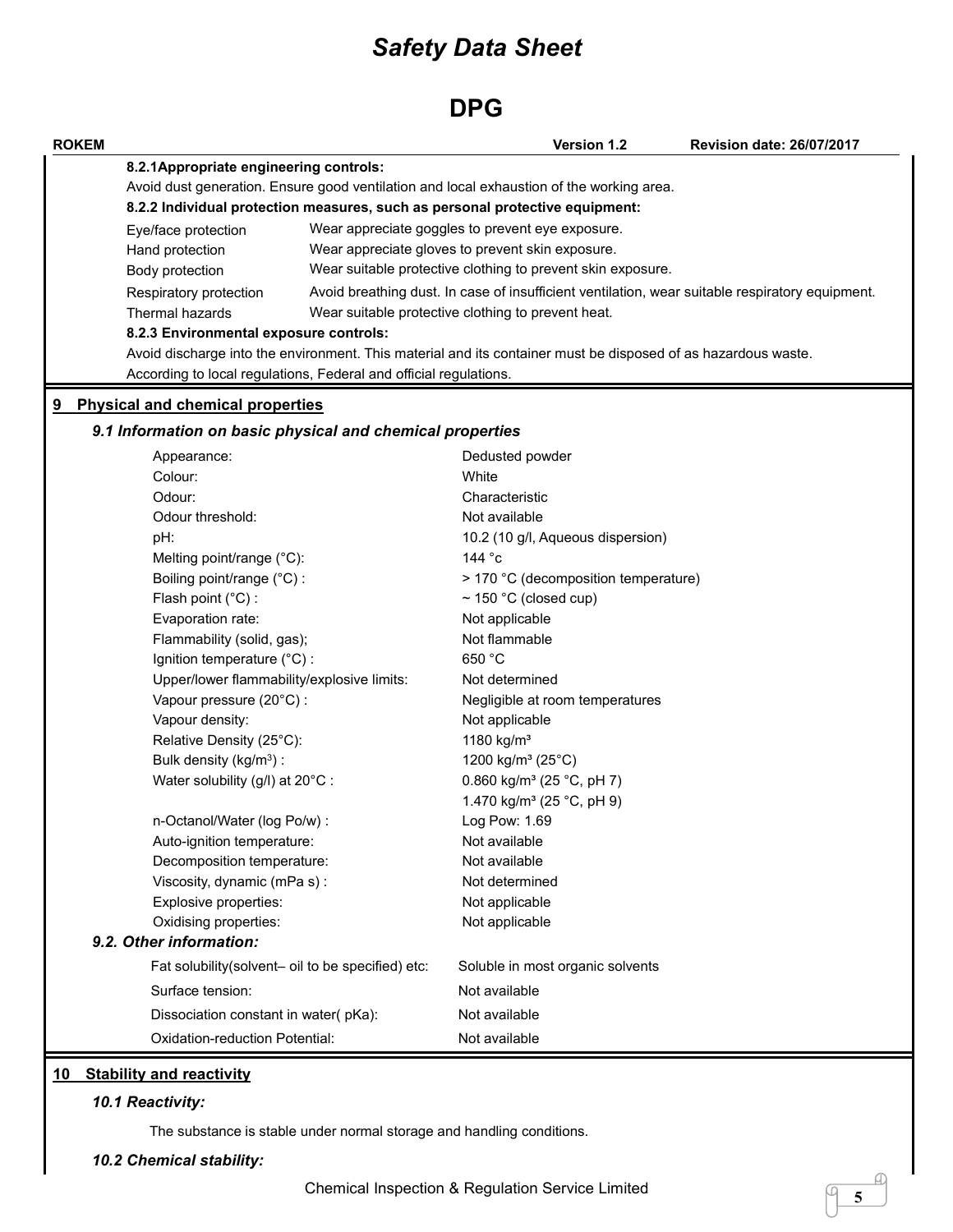### **DPG**

| <b>ROKEM</b>                                                       | Version 1.2<br><b>Revision date: 26/07/2017</b>                                                                        |
|--------------------------------------------------------------------|------------------------------------------------------------------------------------------------------------------------|
| Hazardous reactions are not known.                                 | Under normal conditions, the product is stable. No hazardous reaction when handled and stored according to provisions. |
| 10.3 Possibility of hazardous reactions:                           |                                                                                                                        |
| Under normal conditions, not hazardous reactions will occur.       |                                                                                                                        |
| 10.4 Conditions to avoid:                                          |                                                                                                                        |
|                                                                    | Heat, sources of heat, naked flames, sparks. Decomposition starts at 160 °C.                                           |
| 10.5 Incompatible materials:                                       |                                                                                                                        |
| Avoid contact with Strong oxidizing agents.                        |                                                                                                                        |
| 10.6 Hazardous decomposition products:                             |                                                                                                                        |
| triphenylcarbimide.                                                | Thermal decomposition products: carbon monoxide (CO), nitrous gases (NOx), tetraphenylmelamine, triphenylmelamine,     |
| 11 Toxicological information                                       |                                                                                                                        |
| 11.1 Toxicokinetics, metabolism and distribution                   |                                                                                                                        |
| Non-human toxikological data:                                      | Not available                                                                                                          |
| <b>Method:</b>                                                     | Not available                                                                                                          |
| Dosis:                                                             | Not available                                                                                                          |
| <b>Routes of administration:</b>                                   | Not available                                                                                                          |
| <b>Results:</b>                                                    | Not available                                                                                                          |
| <b>Absorption:</b>                                                 | Not available                                                                                                          |
| <b>Distribution:</b>                                               | Not available                                                                                                          |
| <b>Metabolism:</b>                                                 | Not available                                                                                                          |
| <b>Excretion:</b>                                                  | Not available                                                                                                          |
| 11.2 Information on toxicological effects                          |                                                                                                                        |
| <b>Acute toxicity:</b>                                             |                                                                                                                        |
| LD50(Oral, Rat):<br>LD50(Dermal Rabbit):<br>LD50(Inhalation, Rat): | 350 mg/kg<br>>2000 mg/kg<br>Not available                                                                              |
| <b>Skin corrosion/Irritation:</b>                                  | Irritating to skin.                                                                                                    |
| Serious eye damage/irritation:                                     | Irritating to eyes.                                                                                                    |
| Respiratory or skin sensitization:                                 | May cause respiratory irritation                                                                                       |
| <b>Germ cell mutagenicity:</b>                                     | Not classified                                                                                                         |
| Carcinogenicity:                                                   | Not classified                                                                                                         |
| reproductive toxicity:                                             | Not classified                                                                                                         |
| <b>STOT- single exposure:</b>                                      | Not classified                                                                                                         |
| <b>STOT-repeated exposure:</b>                                     | Not classified                                                                                                         |
| <b>Aspiration hazard:</b>                                          | Not classified                                                                                                         |

**6**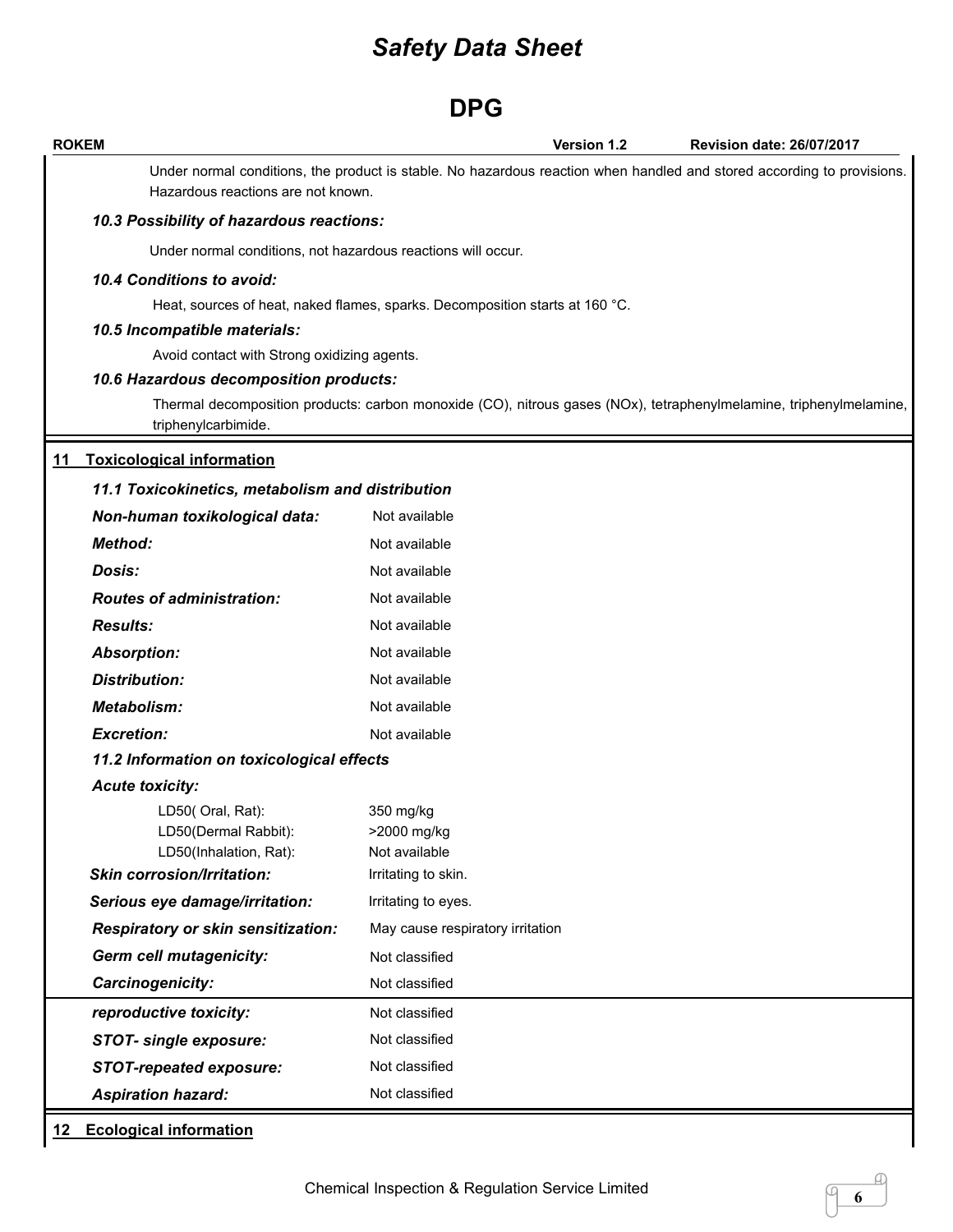## **DPG**

|                                                                                                                                                                                                                                                                                                                |                       |                                                             |                                                     | <b>Version 1.2</b>                                                                                                                                                                                                                                                                                        |                                                             | <b>Revision date: 26/07/2017</b>                            |                |
|----------------------------------------------------------------------------------------------------------------------------------------------------------------------------------------------------------------------------------------------------------------------------------------------------------------|-----------------------|-------------------------------------------------------------|-----------------------------------------------------|-----------------------------------------------------------------------------------------------------------------------------------------------------------------------------------------------------------------------------------------------------------------------------------------------------------|-------------------------------------------------------------|-------------------------------------------------------------|----------------|
| <b>Toxicity:</b>                                                                                                                                                                                                                                                                                               |                       |                                                             |                                                     |                                                                                                                                                                                                                                                                                                           |                                                             |                                                             |                |
|                                                                                                                                                                                                                                                                                                                | <b>Acute toxicity</b> |                                                             | <b>Time</b>                                         | <b>Species</b>                                                                                                                                                                                                                                                                                            | <b>Method</b>                                               | <b>Evaluation</b>                                           | <b>Remarks</b> |
|                                                                                                                                                                                                                                                                                                                | <b>LC50</b>           | 9.6 mg/l                                                    | 96h                                                 | Fish                                                                                                                                                                                                                                                                                                      | OECD <sub>203</sub>                                         | N/A                                                         | N/A            |
|                                                                                                                                                                                                                                                                                                                | <b>EC50</b>           | 17.0 mg/l                                                   | 48h                                                 | Daphnia                                                                                                                                                                                                                                                                                                   | OECD <sub>202</sub>                                         | N/A                                                         | N/A            |
|                                                                                                                                                                                                                                                                                                                | <b>EC50</b>           | $1.7$ mg/l                                                  | 96h                                                 | Algae                                                                                                                                                                                                                                                                                                     | OECD <sub>201</sub>                                         | N/A                                                         | N/A            |
| <b>Bioaccumulative potential:</b><br><b>Mobility in soil:</b><br><b>Results of PBT&amp;vPvB assessment:</b><br>Other adverse effects:<br>13 Disposal considerations<br>13.1 Waste treatment methods<br>According to local regulations, Federal and official regulations.<br>13.2 Product / Packaging disposal: |                       |                                                             | Not available.<br>Not available.<br>Not applicable. | Bio Concentration Factor (BCF): 33.78 (calculated, EPIWIN)<br>Avoid discharge into the environment. This material and its container must be disposed of as hazardous waste.<br>If empty container retains product residues, all label precautions must be observed. Return for reuse or dispose according |                                                             |                                                             |                |
|                                                                                                                                                                                                                                                                                                                |                       |                                                             |                                                     |                                                                                                                                                                                                                                                                                                           |                                                             |                                                             |                |
| to national or local regulations.<br><b>Transport information</b><br>14                                                                                                                                                                                                                                        |                       |                                                             |                                                     |                                                                                                                                                                                                                                                                                                           |                                                             |                                                             |                |
|                                                                                                                                                                                                                                                                                                                |                       | <b>Land transport (ADR/RID)</b>                             |                                                     |                                                                                                                                                                                                                                                                                                           | Sea transport (IMDG)                                        | Air transport (ICAO/IATA)                                   |                |
| <b>UN-Number:</b>                                                                                                                                                                                                                                                                                              |                       | <b>UN 3077</b>                                              |                                                     |                                                                                                                                                                                                                                                                                                           | <b>UN 3077</b>                                              | <b>UN 3077</b>                                              |                |
| <b>UN Proper</b><br>shipping name:                                                                                                                                                                                                                                                                             |                       | Environmentally hazardous<br>substance, solid, n.o.s. (DPG) |                                                     |                                                                                                                                                                                                                                                                                                           | Environmentally hazardous<br>substance, solid, n.o.s. (DPG) | Environmentally hazardous<br>substance, solid, n.o.s. (DPG) |                |
| <b>Transport hazard Class:</b>                                                                                                                                                                                                                                                                                 |                       | 9                                                           |                                                     |                                                                                                                                                                                                                                                                                                           | 9                                                           | 9                                                           |                |
|                                                                                                                                                                                                                                                                                                                |                       | III                                                         |                                                     |                                                                                                                                                                                                                                                                                                           | Ш                                                           | Ш                                                           |                |
| Packaging group:<br><b>Environmental hazards:</b>                                                                                                                                                                                                                                                              |                       | Environmentally hazardous<br>substances                     |                                                     |                                                                                                                                                                                                                                                                                                           | Environmentally hazardous<br>substances                     | Environmentally hazardous<br>substances                     |                |
| <b>Special precautions for user:</b>                                                                                                                                                                                                                                                                           |                       | See section 2.2                                             |                                                     |                                                                                                                                                                                                                                                                                                           | See section 2.2                                             | See section 2.2                                             |                |

 $\sqrt{7}$ 

 $\mathcal{Q}$